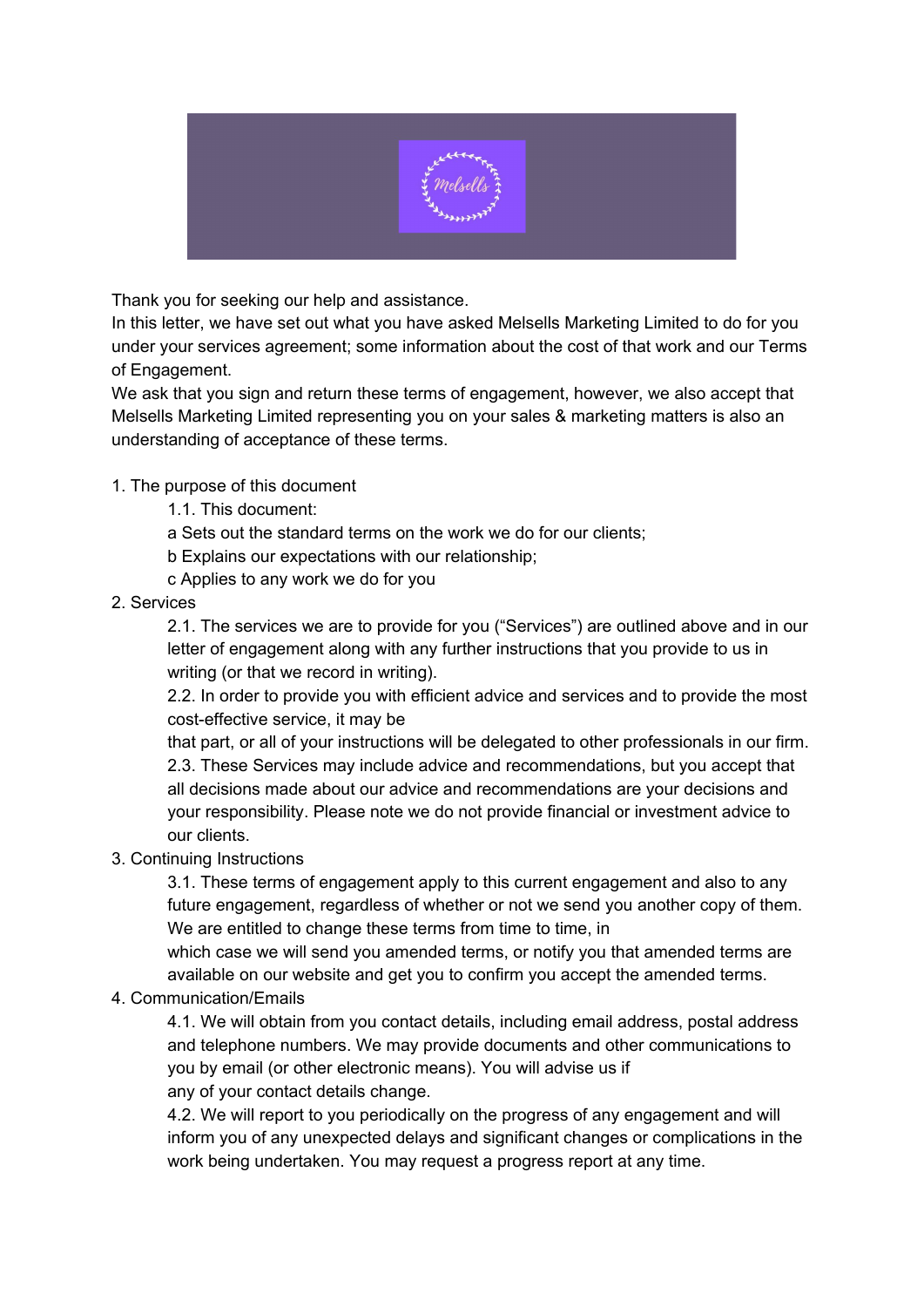4.3. As email is not secure and may be read, copied, or interfered with in transit, or may contain unknown viruses, you agree to assume all risks associated with emails and to release us from any claim you may have, including the nonreceipt by you of any email communication.

4.4. You agree that we may provide you from time to time with other information that may be relevant to you, such as newsletters and information bulletins. At any time you may request that this not be sent to you

#### 5. Financial

5.1. Fees: The basis upon which we will charge our fees is set out in our engagement letter. (a) If the engagement letter specifies a fixed fee, we will charge this for the agreed scope of the Services. Work

which falls outside that scope will be charged on an hourly rate basis. We will advise you as soon as reasonably practicable if it becomes necessary for us to provide services outside of the agreed scope and, if requested, give you an estimate of the likely amount of the further costs.

(b) Where our fees are calculated on an hourly basis, the hourly rates of the people we expect to undertake the work are set out in our engagement letter. Any differences in those rates reflect the different levels of experience and specialisation of our professional staff. Time spent is recorded in six-minute units.

5.2. Hourly fees may be adjusted (upwards or downwards) to ensure the fee is fair and reasonable to take into account matters such as the complexity, urgency, value and importance of the Services.

5.3. Disbursements and Third-Party Expenses In providing the Services we may incur disbursements and payments to third parties on your behalf. You authorise us to incur these disbursements up to the sum of \$500.

5.4. GST

(a) Our services will usually attract Goods and Services Tax (GST). If this is the case, GST is payable by you on our fees and charges

#### 5.5. Invoices

(a) We may send invoices to you for deposit prior to work and immediately after the work has ended, usually monthly, and on completion of the work, or termination of our engagement. We may send you invoices more frequently when we incur a significant expense or undertake a significant amount of work over a shorter period of time. Our general monthly recurring services will be invoiced monthly.

5.6. Payment

(a) Invoices are payable on receipt of invoice for costs incurred directly by us, or 20 days after the date of the invoice for our work, unless alternative arrangements have been made with us.

(b) If you have difficulty in paying any of our accounts, please contact us promptly so that we may discuss payment arrangements.

(c) If your account is overdue, we may:

(i.) require interest to be paid on any amount which is more than 7 days overdue, calculated at the rate of 4% above the overdraft rate that our company's main trading bank charges us for the period that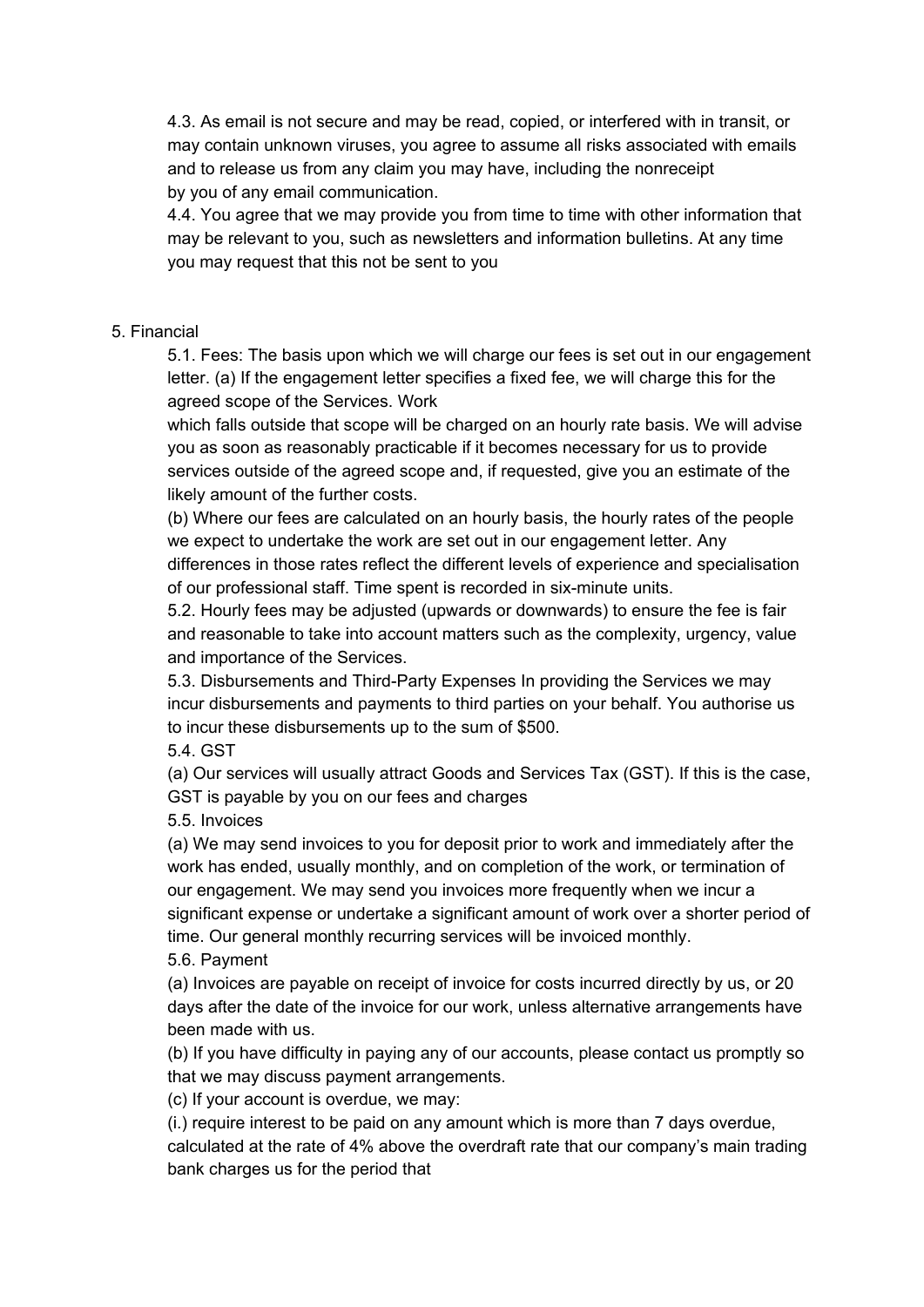the invoice is outstanding;

(ii.) stop work on any services and matters in respect of which we are providing services to you;

(iii.) require an additional payment of fees in advance or other security before recommencing work;

(iv.) recover from you in full any costs we incur (including on a solicitor/client basis) in seeking to recover the amounts from you, including our own fees and the fees of any collection agency.

Please note that we use Baycorp to recover our fees, and they charge approximately 20% (plus GST) of the outstanding invoice plus administration charges, which will be added to the amount you owe.

5.7. Payment may be made by bank transfer. Our bank details are as follows:

Name: Melsells Marketing Limited Account No: 03-1592-0290199-000 Address: Lincoln **Christchurch** Bank Name: Westpac Bank Address: Hornby Branch **Christchurch** Currency: New Zealand Dollars

5.8. Although you may expect to be reimbursed by a third party for our fees and expenses, and although our invoices may at your request or with your approval be directed to a third party, you remain responsible for payment to us in accordance with these Terms if the third party fails to pay us.

## 6. Guarantee

6.1. If the person signing and/or accepting these terms of engagement does so on behalf of a limited liability company or trust, then that person personally guarantees payment of the account. This guarantee will be a continuing guarantee and will not be discharged by the settlement of the account.

## 7. Acceptance of terms and conditions

7.1. Your consent to, and acceptance of, these terms can either be express or implied. Express consent is either the Letter of Engagement signed by yourself and sent back to us, or an e-mail stating that you accept the terms and conditions. Your consent is implied if you instruct us to do work for you after we have sent you these terms of engagement.

7.2. If you agree with, and accept, the information in this letter, please sign below and return, or send us an e-mail letting me know you accept these terms and conditions. If you let us know some other way (e.g.: phone or email) that you want us to act for you, and/or instruct us to work for you, you will be bound by these terms and conditions.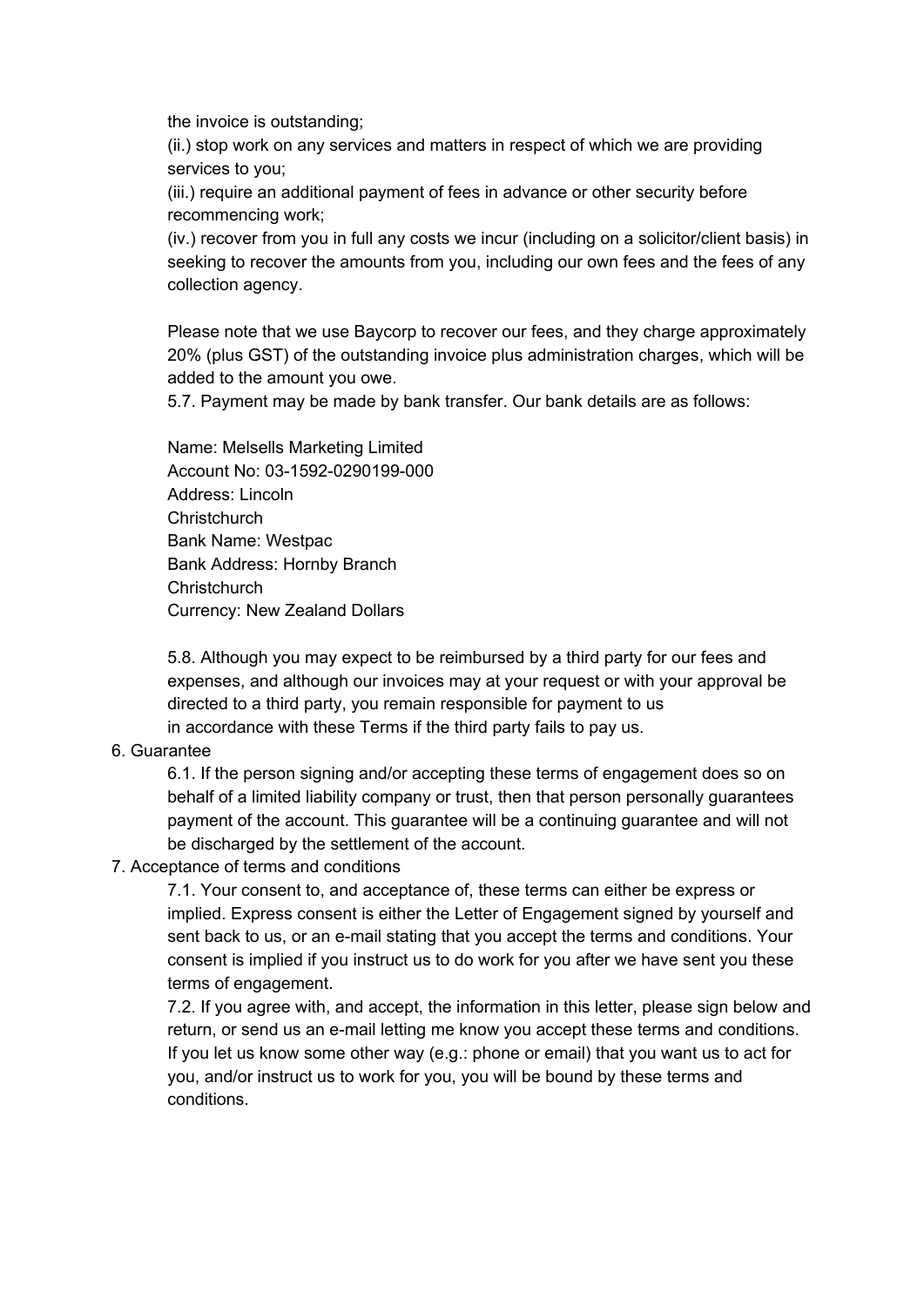#### 8. General

8.1. Both you and Melsells Marketing Limited agree that New Zealand law governs our relationship, and any action against Melsells Marketing Limited can only be taken in New Zealand.

# 9. Copyright/Intellectual Property

9.1. You accept we retain copyright in any material, solutions, and documents prepared by us for you. This applies to employment agreements, which are for your sole use, and must not be given to, or used, by any other party.

10. Health and Safety

10.1. Should we visit you on site, Melsells Marketing Limited and any member of their team conducting the visit, will be responsible for their own safety and health. Melsells Marketing Limited must comply with the Health and Safety at work 2015, any regulations made under the Act, and any health and safety policies, directives or procedures of the business.

11. Duty of care

11.1. Our duty of care is to you and not to any other person. We owe no liability to any other person, including for example any directors, shareholders, associated companies, employees or family members unless we expressly agree in writing. We do not accept any responsibility or liability whatsoever to any third parties who may be affected by our performance of the Services or who may rely on any advice we give, except as expressly agreed by us in writing.

11.2. Our advice is not to be referred to in connection with any prospectus, financial statement, or public document without our written consent.

11.3. Unless otherwise agreed, we may communicate with you and with others by electronic means. We cannot guarantee that these communications will not be lost or affected for some reason beyond our reasonable control, and we will not be liable for any damage or loss caused thereby.

12. Information provided by the client

12.1. You agree to provide us with all the information and documents we need, for the services we are providing to

you, in a timely manner. We will not be liable for any loss, damage or delay arising from any inaccuracy, incompleteness or other defect in any information or documents supplied by you.

12.2. It is your responsibility to keep us informed of your current address and phone number at all times. We are not responsible for any loss arising out of being unable to contact you, such as offers or counter offers of settlement

expiring before we can contact you.

13. Privacy and confidentiality

13.1. We consider client confidentiality to be of utmost importance. We will treat all information we hold about you in strict confidence. We will not use it or share it unless:(a) you agree or ask us to;

(b) we need to so we can carry out work for you;

- 14. Who we can accept instructions from
	- 14.1. Unless you let us know otherwise:
	- (a) If you are a couple, we can accept instructions from either person;
	- (b) If you are a trust, we can accept instructions from any of your trustees or officers;